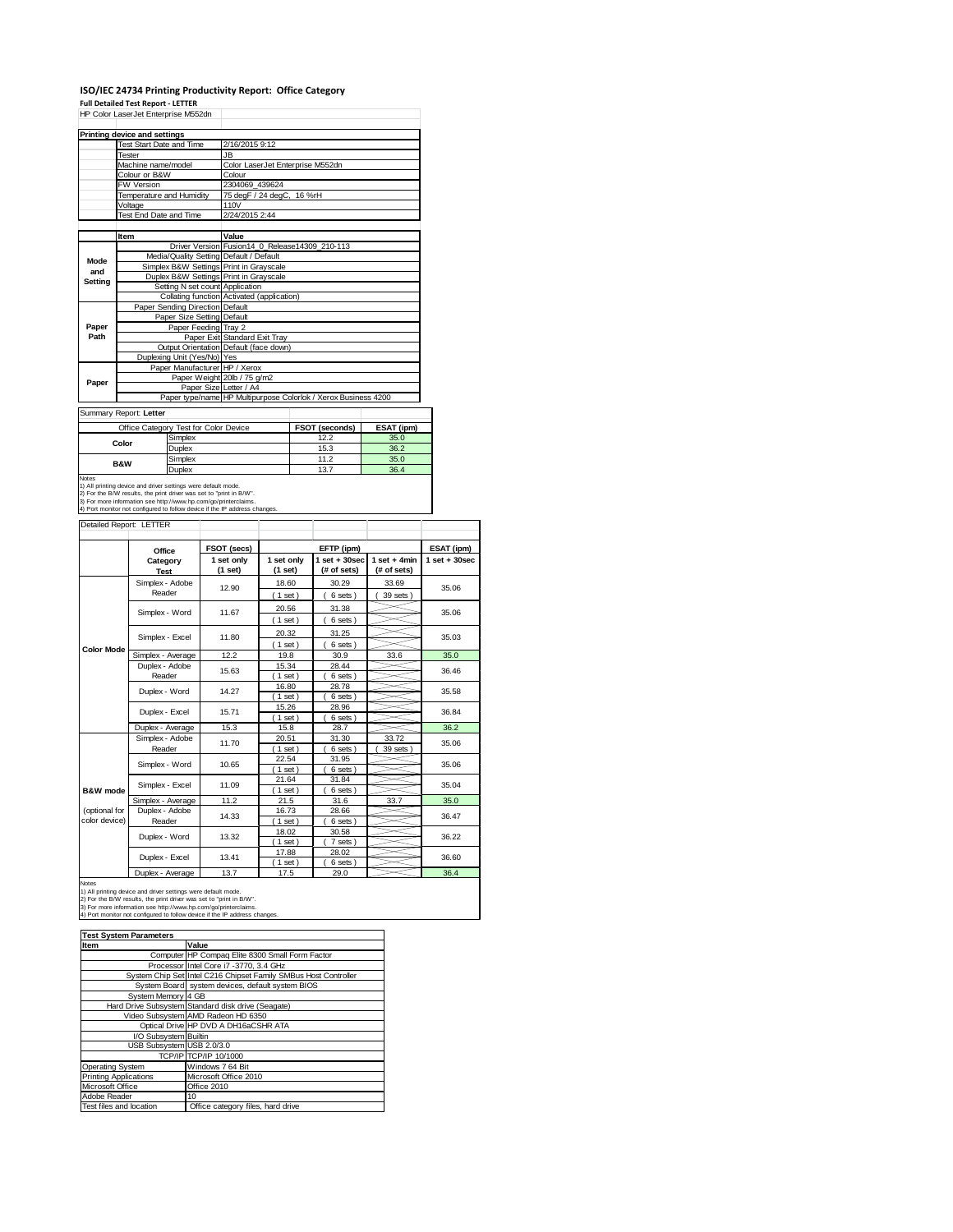# **ISO/IEC 24734 Printing Productivity Report: Office Category**

**Full Detailed Test Report ‐ A4** HP Color LaserJet Enterprise M552dn

|         | Printing device and settings            |                                                                |  |  |
|---------|-----------------------------------------|----------------------------------------------------------------|--|--|
|         | Test Start Date and Time                | 2/16/2015 9:12                                                 |  |  |
|         | Tester                                  | JB                                                             |  |  |
|         | Machine name/model                      | Color LaserJet Enterprise M552dn                               |  |  |
|         | Colour or B&W                           | Colour                                                         |  |  |
|         | FW Version                              | 2304069 439624                                                 |  |  |
|         | Temperature and Humidity                | 75 degF / 24 degC, 16 %rH                                      |  |  |
|         | Voltage                                 | 110V                                                           |  |  |
|         | Test End Date and Time                  | 2/24/2015 2:44                                                 |  |  |
|         |                                         |                                                                |  |  |
|         | Item                                    | Value                                                          |  |  |
|         |                                         | Driver Version Fusion14 0 Release14309 210-113                 |  |  |
| Mode    | Media/Quality Setting Default / Default |                                                                |  |  |
| and     | Simplex B&W Settings Print in Grayscale |                                                                |  |  |
| Settina | Duplex B&W Settings Print in Grayscale  |                                                                |  |  |
|         | Setting N set count Application         |                                                                |  |  |
|         |                                         | Collating function Activated (application)                     |  |  |
|         | Paper Sending Direction Default         |                                                                |  |  |
|         | Paper Size Setting Default              |                                                                |  |  |
| Paper   | Paper Feeding Tray 2                    |                                                                |  |  |
| Path    |                                         | Paper Exit Standard Exit Tray                                  |  |  |
|         |                                         | Output Orientation Default (face down)                         |  |  |
|         | Duplexing Unit (Yes/No) Yes             |                                                                |  |  |
|         | Paper Manufacturer HP / Xerox           |                                                                |  |  |
| Paper   |                                         | Paper Weight 20lb / 75 g/m2                                    |  |  |
|         | Paper Size Letter / A4                  |                                                                |  |  |
|         |                                         | Paper type/name HP Multipurpose Colorlok / Xerox Business 4200 |  |  |

| Summary Report: A4                                                  |                                                                            |                       |            |  |  |  |  |
|---------------------------------------------------------------------|----------------------------------------------------------------------------|-----------------------|------------|--|--|--|--|
|                                                                     | Office Category Test for Color Device                                      | <b>FSOT (seconds)</b> | ESAT (ipm) |  |  |  |  |
| Colour                                                              | Simplex                                                                    | 12.7                  | 33.4       |  |  |  |  |
|                                                                     | Duplex                                                                     | 15.3                  | 34.8       |  |  |  |  |
| <b>B&amp;W</b>                                                      | Simplex                                                                    | 11.5                  | 33.4       |  |  |  |  |
|                                                                     | Duplex                                                                     | 14.0                  | 34.8       |  |  |  |  |
| Notes                                                               |                                                                            |                       |            |  |  |  |  |
|                                                                     | 1) All printing device and driver settings were default mode.              |                       |            |  |  |  |  |
| 2) For the B/W results, the print driver was set to "print in B/W". |                                                                            |                       |            |  |  |  |  |
|                                                                     | 3) For more information see http://www.hp.com/go/printerclaims.            |                       |            |  |  |  |  |
|                                                                     | 4) Port monitor not configured to follow device if the IP address changes. |                       |            |  |  |  |  |

| Detailed Report: A4            |                           |                       |                       |                                  |                               |                    |
|--------------------------------|---------------------------|-----------------------|-----------------------|----------------------------------|-------------------------------|--------------------|
|                                | Office                    | FSOT (secs)           |                       | EFTP (ipm)                       |                               | ESAT (ipm)         |
|                                | Category<br><b>Test</b>   | 1 set only<br>(1 set) | 1 set only<br>(1 set) | $1$ set $+30$ sec<br>(# of sets) | $1$ set + 4min<br>(# of sets) | $1$ set + $30$ sec |
|                                | Simplex - Adobe<br>Reader | 13.47                 | 17.80<br>$1$ set)     | 29.26<br>6 sets)                 | 31.79<br>37 sets              | 33.42              |
|                                | Simplex - Word            | 11.96                 | 20.05<br>$(1$ set)    | 30.03<br>6 sets)                 |                               | 33.39              |
| Colour                         | Simplex - Excel           | 12.38                 | 19.39<br>$1$ set)     | 29.91<br>6 sets)                 |                               | 33.39              |
| Mode                           | Simplex - Average         | 12.7                  | 19.0                  | 29.7                             | 31.7                          | 33.4               |
|                                | Duplex - Adobe<br>Reader  | 15.90                 | 15.08<br>$1$ set      | 27.32<br>6 sets)                 |                               | 34.86              |
|                                | Duplex - Word             | 14.73                 | 16.28<br>$1$ set)     | 28.18<br>6 sets)                 |                               | 34.86              |
|                                | Duplex - Excel            | 15.14                 | 15.82<br>$1$ set      | 27.80<br>6 sets)                 |                               | 34.88              |
|                                | Duplex - Average          | 15.3                  | 15.7                  | 27.7                             |                               | 34.8               |
|                                | Simplex - Adobe<br>Reader | 12.01                 | 19.97<br>$1$ set      | 30.02<br>6 sets)                 | 31.88<br>37 sets              | 33.42              |
|                                | Simplex - Word            | 11.18                 | 21.46<br>$1$ set      | 30.71<br>6 sets)                 |                               | 33.42              |
| B&W mode                       | Simplex - Excel           | 11.21                 | 21.40<br>$1$ set)     | 30.53<br>6 sets)                 |                               | 33.42              |
|                                | Simplex - Average         | 11.5                  | 20.9                  | 30.4                             | 31.8                          | 33.4               |
| (optional for<br>color device) | Duplex - Adobe<br>Reader  | 14.57                 | 16.46<br>$1$ set      | 26.98<br>6 sets)                 |                               | 34.88              |
|                                | Duplex - Word             | 13.59                 | 17.64<br>$1$ set)     | 28.72<br>6 sets)                 |                               | 34.86              |
|                                | Duplex - Excel            | 13.71                 | 17.48<br>$1$ set      | 27.44<br>6 sets)                 |                               | 34.82              |
|                                | <b>Building</b>           | $\cdot$ $\cdot$       | $-1$                  | $\sim$ $-$                       |                               | $\sim$ $\sim$      |

Notes<br>
Notes<br>
1) All princing device and divide settings were default mode.<br>
2) For the B/W results, the print divide was set to "print in B/W".<br>
3) For the B/W results, the print divide was set to "print in B/W".<br>
3) For

| <b>Test System Parameters</b> |                                                                 |  |  |
|-------------------------------|-----------------------------------------------------------------|--|--|
| <b>Item</b>                   | Value                                                           |  |  |
|                               | Computer HP Compaq Elite 8300 Small Form Factor                 |  |  |
|                               | Processor Intel Core i7 -3770, 3.4 GHz                          |  |  |
|                               | System Chip Set Intel C216 Chipset Family SMBus Host Controller |  |  |
|                               | System Board system devices, default system BIOS                |  |  |
| System Memory 4 GB            |                                                                 |  |  |
|                               | Hard Drive Subsystem Standard disk drive (Seagate)              |  |  |
|                               | Video Subsystem AMD Radeon HD 6350                              |  |  |
|                               | Optical Drive HP DVD A DH16aCSHR ATA                            |  |  |
| I/O Subsystem Builtin         |                                                                 |  |  |
| USB Subsystem USB 2.0/3.0     |                                                                 |  |  |
|                               | TCP/IP TCP/IP 10/1000                                           |  |  |
| <b>Operating System</b>       | Windows 7 64 Bit                                                |  |  |
| <b>Printing Applications</b>  | Microsoft Office 2010                                           |  |  |
| Microsoft Office              | Office 2010                                                     |  |  |
| Adobe Reader                  | 10                                                              |  |  |
| Test files and location       | Office category files, hard drive                               |  |  |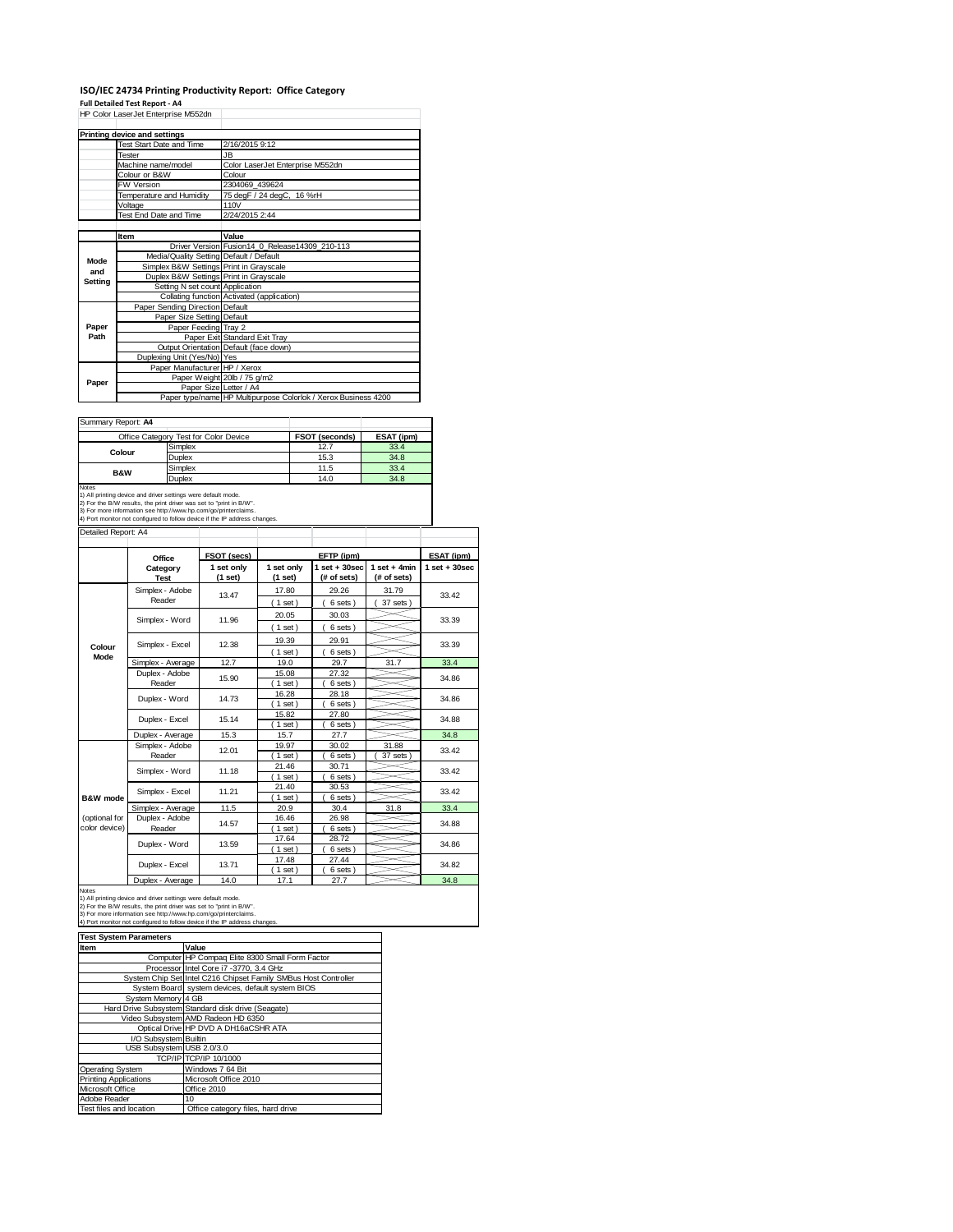## **ISO/IEC 17629 First Print Out Time Report: Office Category Full Detailed Test Report ‐ LETTER** HP Color LaserJet Enterprise M552dn

|            | IF COM LASSIVE LIKE DISC MUJZUIT        |                                  |  |  |
|------------|-----------------------------------------|----------------------------------|--|--|
|            | Printing device and settings            |                                  |  |  |
|            |                                         |                                  |  |  |
|            | <b>Test Start Date and Time</b>         | 2/12/2015 17:52                  |  |  |
|            | Tester                                  | JB                               |  |  |
|            | Machine name/model                      | Color LaserJet Enterprise M552dn |  |  |
|            | Colour or B&W                           | Colour                           |  |  |
|            | Configuration (options)                 | Default                          |  |  |
|            | Controller                              | 4.129                            |  |  |
|            | Printing device page count              | <b>Unknown</b>                   |  |  |
|            | Unknown<br>Printing supplies page count |                                  |  |  |
|            | Temperature and Humidity                | 73 degF / 23 degC, 27 %rH        |  |  |
|            | Voltage                                 | 110V                             |  |  |
|            | Test End Date and Time                  | 2/23/2015 10:33                  |  |  |
|            |                                         |                                  |  |  |
|            | Item                                    | Value                            |  |  |
| Mode       | PDL and driver version                  | Fusion14 0 Release14309 210-113  |  |  |
| and        | Print Quality mode                      | default                          |  |  |
| Setting    | <b>B&amp;W</b> settings                 | default                          |  |  |
|            | Paper feed orientation                  | Short Edge                       |  |  |
| Paper      | Paper type setting                      | default                          |  |  |
|            | Paper feeding                           | Standard cassette                |  |  |
|            | Paper exit                              | Standard exit tray               |  |  |
| Paper Path | Output orientation                      | default (face up or face down)   |  |  |
|            | Duplexing unit                          | Short Edge                       |  |  |

**ISO First Page Out Time Summary Report: Office Category**

| Summary Report: Letter                                                                                                                                                                                                                                                                                                                                         |         |                           |
|----------------------------------------------------------------------------------------------------------------------------------------------------------------------------------------------------------------------------------------------------------------------------------------------------------------------------------------------------------------|---------|---------------------------|
|                                                                                                                                                                                                                                                                                                                                                                |         | FPOT from Ready (seconds) |
| Color                                                                                                                                                                                                                                                                                                                                                          | Simplex | 6.9                       |
|                                                                                                                                                                                                                                                                                                                                                                | Duplex  | 11.1                      |
|                                                                                                                                                                                                                                                                                                                                                                | Simplex | 5.7                       |
| <b>B&amp;W</b>                                                                                                                                                                                                                                                                                                                                                 | Duplex  | 10.0                      |
| Notes<br>1) All printing device and driver settings were default mode.<br>2) For the B/W results, the print driver was set to "print in B/W".<br>3) For more information see http://www.hp.com/go/printerclaims.<br>4) Port monitor not configured to follow device if the IP address changes.<br>5) Page counts were collected after completion of the tests. |         |                           |

| ISO First Page Out Time Report: Office Category |                           |                   |                    |                              |                      |            |
|-------------------------------------------------|---------------------------|-------------------|--------------------|------------------------------|----------------------|------------|
| <b>Detailed Report: LETTER</b>                  |                           |                   |                    |                              |                      |            |
|                                                 |                           | Word<br>(seconds) | Excel<br>(seconds) | Adobe<br>Reader<br>(seconds) | Average<br>(seconds) | Delay Time |
|                                                 | FPOT from Ready - Simplex | 6.39              | 6.65               | 7.60                         | 6.88                 | 20 Seconds |
|                                                 | FPOT from Ready - Duplex  | 10.73             | 10.78              | 11.89                        | 11.14                | 20 Seconds |
| <b>Color Mode</b>                               | FPOT from Sleep - Simplex |                   |                    | 8.69                         |                      |            |
|                                                 | Recovery Time             |                   |                    | 1.1                          |                      |            |
|                                                 | FPOT from Off - Simplex   |                   |                    | 100.17                       |                      |            |
|                                                 | Warm-up Time              |                   |                    | 92.57                        |                      |            |
|                                                 | FPOT from Ready - Simplex | 5.34              | 5.71               | 6.11                         | 5.72                 | 20 Seconds |
|                                                 | FPOT from Ready - Duplex  | 9.73              | 9.72               | 10.56                        | 10.01                | 20 Seconds |
| <b>B&amp;W Mode</b>                             | FPOT from Sleep - Simplex |                   |                    | 8.43                         |                      |            |
|                                                 | Recovery Time             |                   |                    | 2.3                          |                      |            |
|                                                 | FPOT from Off - Simplex   |                   |                    | 99.55                        |                      |            |
|                                                 | Warm-up Time              |                   |                    | 93.44                        |                      |            |

 $\overline{\phantom{a}}$ 

Notes<br>1) All printing device and driver settings were default mode.<br>2) For the B/W results, the print driver was set to "print in B/W".<br>3) For more information see http://www.hp.com/go/printerclaims.<br>4) Port monitor not co

|                                  | <b>Test System Parameters</b> |                                                       |  |  |
|----------------------------------|-------------------------------|-------------------------------------------------------|--|--|
|                                  | Item                          | Value                                                 |  |  |
|                                  | Computer                      | HP Compaq Elite 8300 Small Form Factor                |  |  |
|                                  | Processor                     | Intel Core i7 -3770, 3.4 GHz                          |  |  |
|                                  | System Chip Set               | Intel C216 Chipset Family SMBus Host Controller       |  |  |
|                                  | System Board                  | system devices, default system BIOS                   |  |  |
| Test                             | <b>System Memory</b>          | 4 GB                                                  |  |  |
| System                           | Hard Drive Subsystem          | Standard disk drive (Seagate)                         |  |  |
|                                  | Video Subsystem               | AMD Radeon HD 6350                                    |  |  |
|                                  | Optical Drive                 | HP DVD A DH16aCSHR ATA                                |  |  |
|                                  | I/O Subsystem                 | <b>Builtin</b>                                        |  |  |
|                                  | <b>USB Subsystem</b>          | USB 2.0/3.0                                           |  |  |
| Printina<br>Device<br>Connection | TCP/IP                        | 10/1000                                               |  |  |
|                                  | Operating System              | Windows 7 Business/Ultimate, 64 bit, Build 7601, SP 1 |  |  |
|                                  | <b>Printing Applications</b>  | Microsoft Office 2010 SP2                             |  |  |
| Software                         |                               | Adobe Reader 10.1.4                                   |  |  |
|                                  | <b>Print Driver</b>           | Fusion14 0 Release14309 210-113                       |  |  |
|                                  | Test files and location       | Office category files, hard drive                     |  |  |